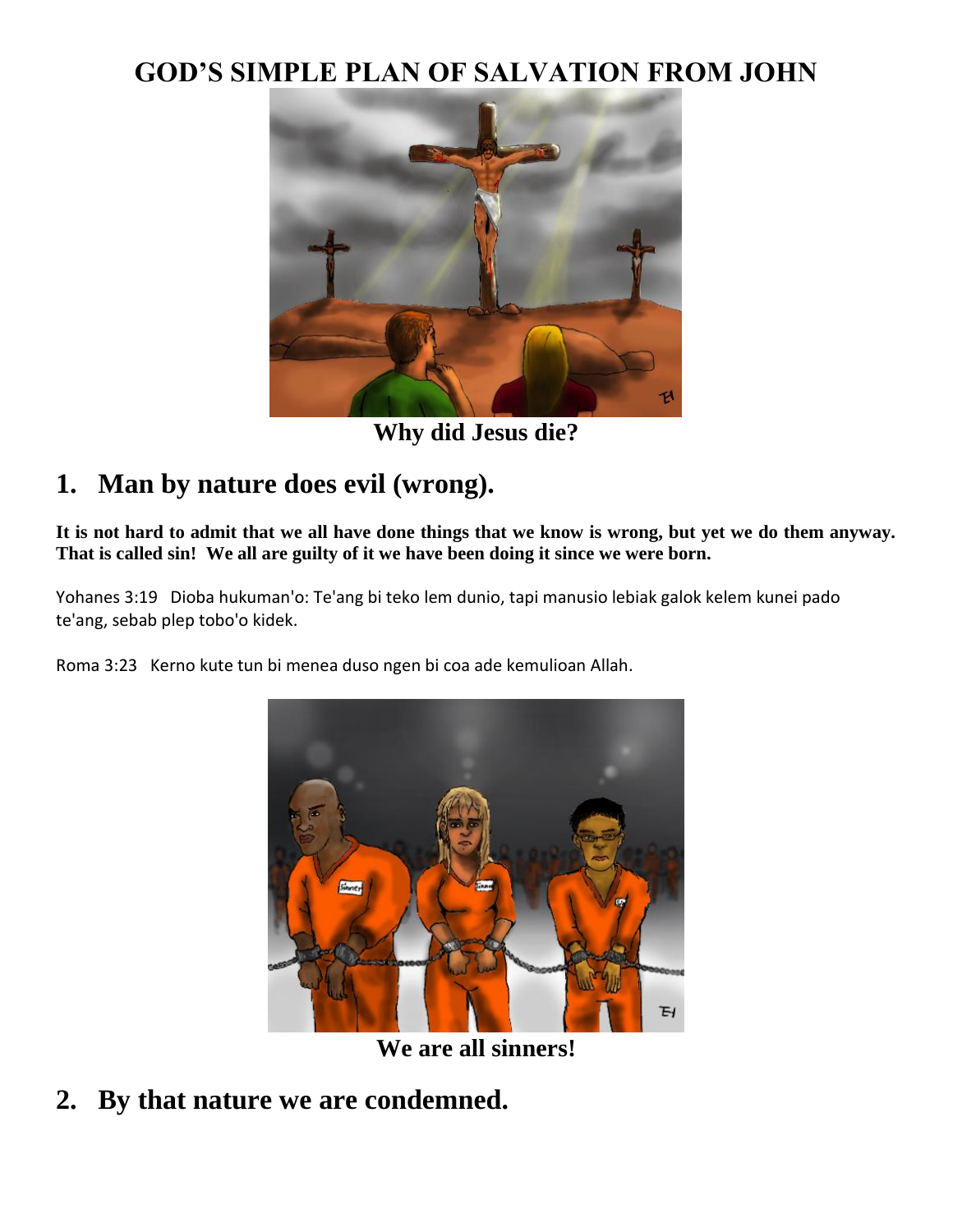Yohanes 6:40 Sebab dioba kelok Bapa-Ku: Adeba supayo tiep tun de kemliak Anok ngen de pecayo ngen-Si dapet idup de kekal, ngen supayo Uku midup igai pado Bilai Kiamat."

Yohanes 3:18 Api bae de pecayo ngen-Si, si coa bakea nukum. Api bae de coa pecayo, si bi ade neak hukuman, sebab si coa pecayo ngen Anok Tunggea Allah.

Yohanes 3:36 Api bae de pecayo ngen Anok, si dapet idup de kekal. Tapi api bae de coa taat ngen Anok si coa bakea kemliak idup, meluyen murko Allah tep tinggea neak dasne.



**There is a cost for sin!**

### **3. Jesus was in the world and he died for us.**

Yohanes 14:6 Nadeak Yesus ngen Si, "Uku ba dalen utuk kemnal Allah ngen dapet idup. Coa ade suang de teko ngen Bak, amen coa liwet Uku.

Yohanes 3:17Sebab Allah mutus Anok-Ne moi lem dunio iso utuk makim dunio, tapi utuk semlamatne.

Yohanes 1:10, 12 Firman bi ade neak lem dunio ngen dunio jenijai liwet Si, tapi dunio coa kemnal Si. Tapi kute tun de temimo Si neleine kuaso supayo jijai anok-anok Allah, ade ba tobo'o de pecayo lem gen-Ne.

# **4. Salvation is a free gift, not by good works. You must take God's word for it, and trust Jesus alone!**

Salvation is trusting and receiving Jesus Christ as your Savior. It's trusting in the fact that Jesus Christ died on the cross of Calvary to pay for your sins! It's realizing there is absolutely nothing whatsoever you can do to save yourself and *completely* trusting in Jesus Christ to save you! It's not any church that saves. It's not any baptism, not good works, not sacraments, not repenting, not praying through, not living a good life — **IT'S NOT ANYTHING YOU CAN DO!**

Acts 4:12 Coa ade keselamatan neak lem api bae kulo seluyen neak lem Si, sebab neak beak lenget yo coa ade gen luyen di nelei ngen manusio de kunei Yesus ite dapet selamat."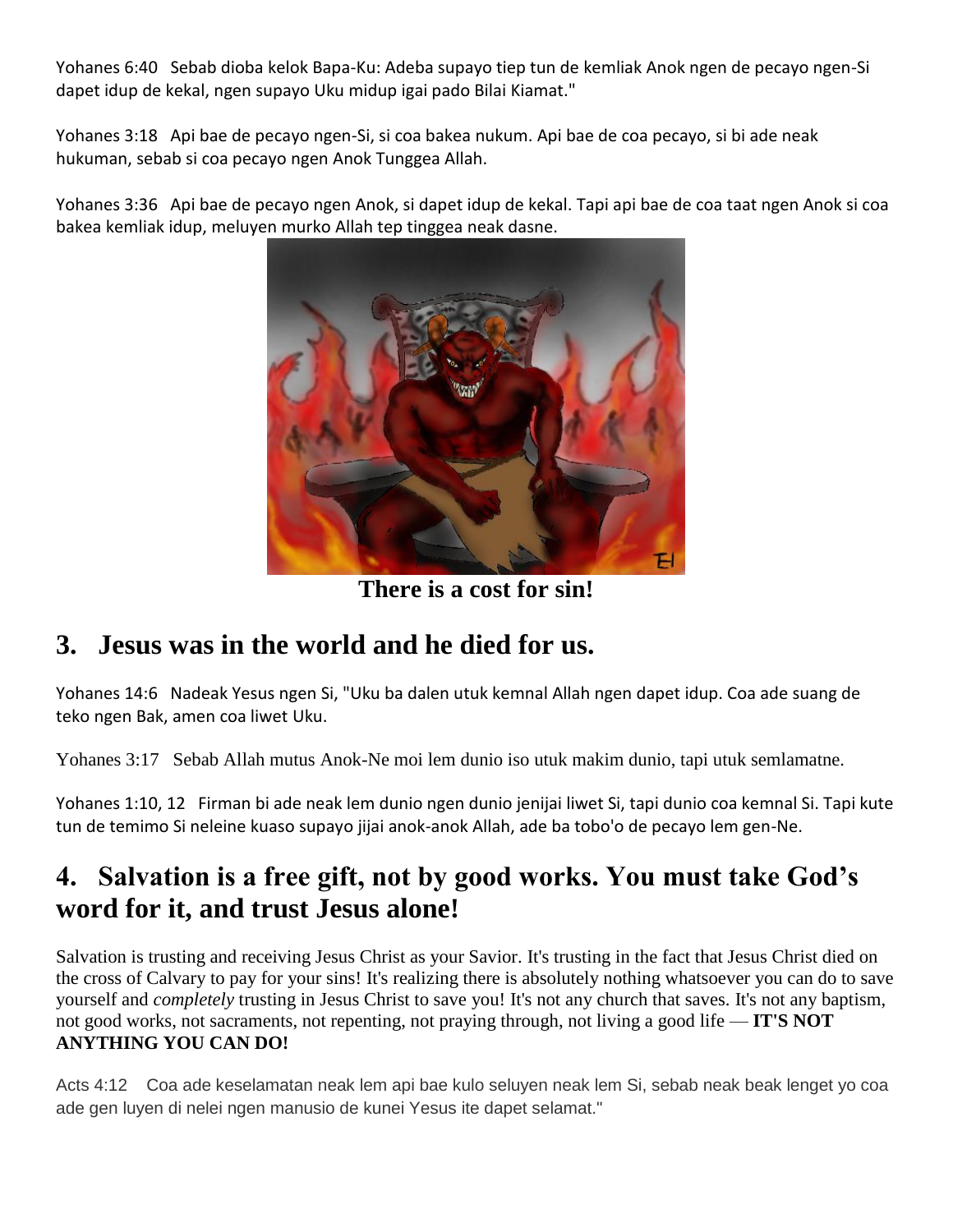Efesus 2:8-9 Allah mengasihi udi, do'o sebabne Allah semlamat udi kerno udi pecayo ngen Yesus; do'o iso asea usahonu, tapi pelei Allah, do'o iso asea kerjonu, supayo coa ade tun de ombong.

Titus 3:5 Si semlamat ite, iso kerno ite sudo menea sesuaktau de baik, tapi kerno Si suang mengasihi ite. Si semlamat ite liwet Roh Allah, de melei ite laher blau, idup blau, ngen dalen semucai ite.

# **5. You must believe on the Lord and you will have everlasting life!**

Yohanes 5:24 Sesungguakne Uku madeak ngen ko, 'Api bae bi temi'uk kecek Ku ngen pecayo ngen Si de mutus Uku, si temuan idup de kekal ngen coa milem nukum, sebab si sudo baliak kunei lem maut moi lem idup.'

Yohanes 6:47 Uku madeak ngen udi: Sesungguakne api bae de pecayo, si temuan idup de kekal.

Yohanes 10:28 Uku melei idup de kekal ngen tobo'o ngen coa bakea benaso sapei seke'anne ngen coa suang tun mok tobo'o kunei tangen-Ku.



*If you want to accept Jesus Christ as your Savior and receive forgiveness from God, here is prayer you can pray. Saying this prayer or any other prayer will not save you. It is only trusting in Jesus Christ that can provide forgiveness of sins. This prayer is simply a way to express to God your faith in Him and thank Him for providing for your forgiveness.*